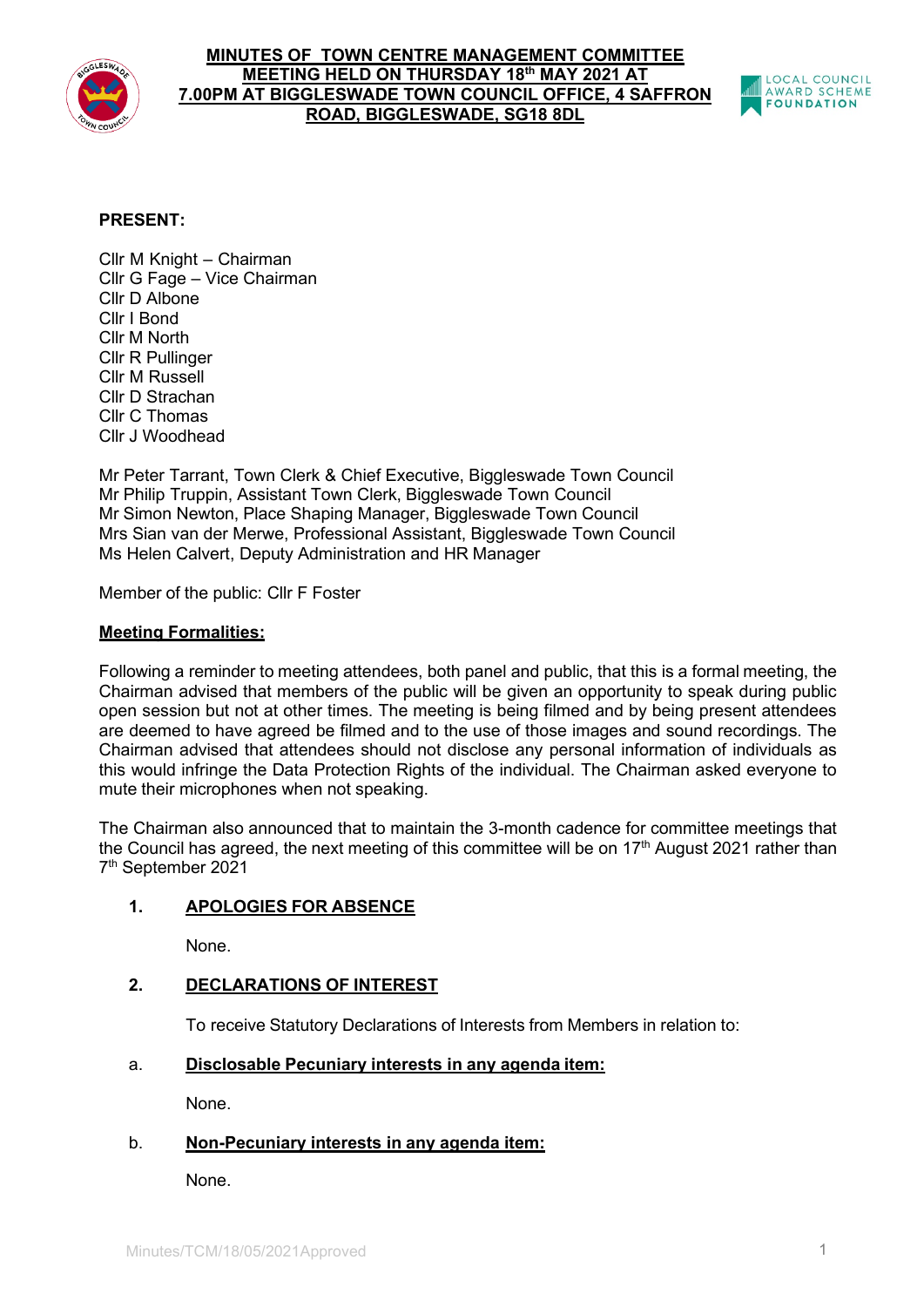# **3. PUBLIC OPEN SESSION**

The Chairman advised members of the public wishing to speak to use the electronic "raise hand" function on screen.

None.

## **4. INVITED SPEAKER**

None.

## **5. MINUTES OF MEETINGS**

Members received the Minutes of the Town Centre Management meeting of Tuesday 11<sup>th</sup> March 2021. The following amendments to the Minutes were requested:

- Date on the heading to be changed from 2020 to 2021.
- Page 6 should be numbered Page 5

Subject to these changes being made, the Minutes of the Town Centre Management Meeting of **Tuesday 11th March 2021** were **APPROVED**.

## **6. MATTERS ARISING**

- a. **Public Conveniences at Century House:** Cllr North noted the previous Minutes recorded having the public conveniences at Century House added to this meeting agenda, but it hasn't been listed. Cllr Knight clarified Century House is an agenda item and the conveniences will be covered in that discussion.
- b. **Parking Permits Extension:** Cllr Pullinger asked if the resolution relating to sending parking permit extensions to all residents with parking permits had been sent out. The Town Clerk & Chief Executive confirmed that they had.

## **7. ITEMS FOR CONSIDERATION**

## a. **Market Feedback**

Cllr Fage advised that at a previous Town Council Meeting it had been agreed by Council to engage the services of Megan Green and Hannah Abel of Made in the Wade up to the end of July 2021 to transform the services of the Market. Cllr Fage and Cllr Knight have been working with them to execute the Council approved Market Strategy and there has been a lot more to do on the market than was originally anticipated. Members broadly discussed the next steps of the market strategy.

Cllr G Fage commented that the "Welcome Back" Market Banner at Dan Albone car park seems to have disappeared and requested additional banners to replace the missing one, as well as being able to place one near the retail park. The Place Shaping Manager confirmed that the banner was removed in order to have a frame put up. Cllr Bond suggested banners should be made to the size of the rails so they fit properly.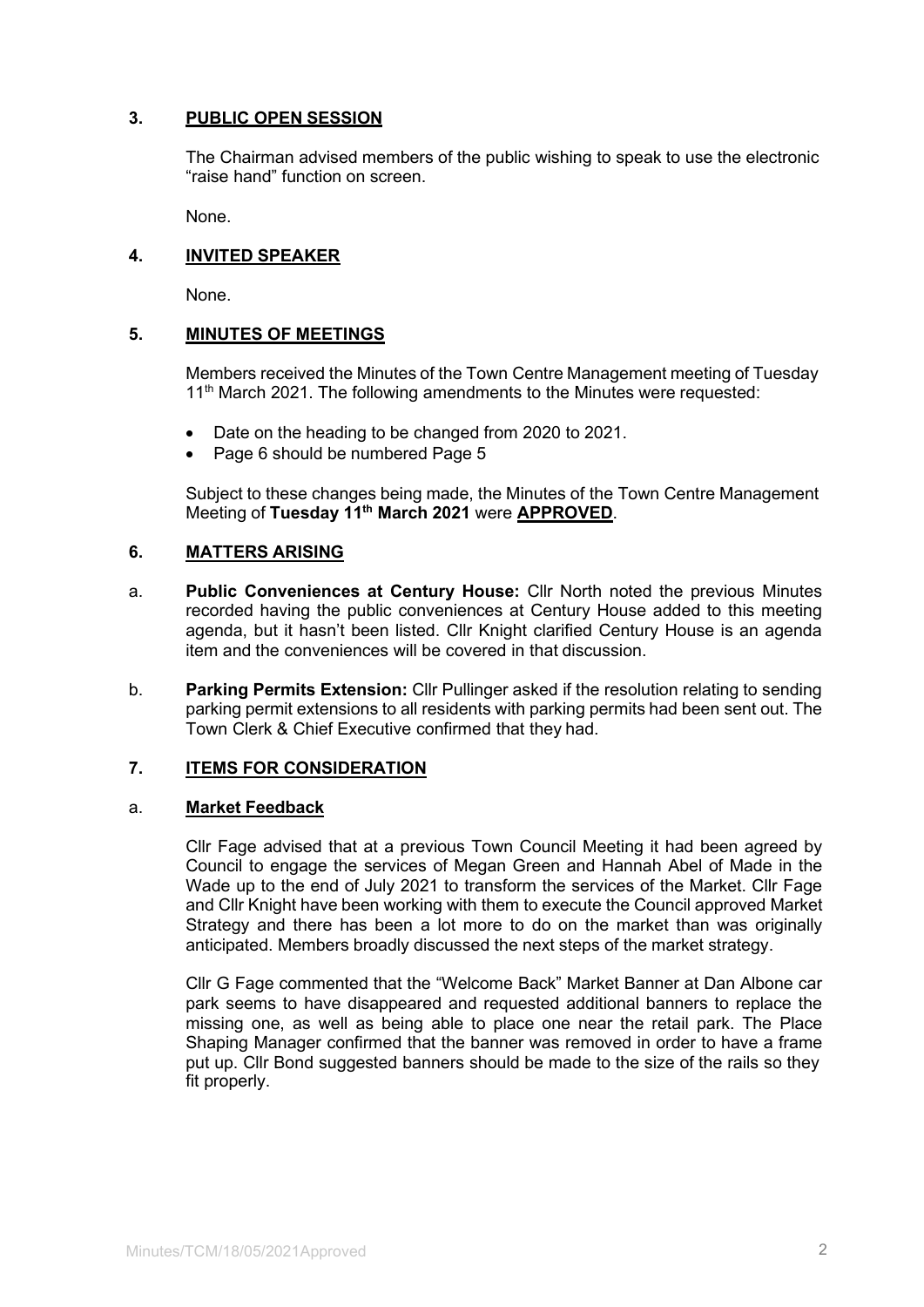It was **RESOLVED** to endorse the recommendations and next steps outlined in Cllr G Fage's report as follows:

#### **Next steps**

With approximately 14 regular weekly traders, plus some who trade bi-weekly, and others who trade entirely casually, the market will hopefully get close to capacity most weeks. However, managing this rotation of traders and the layout is a big job that requires a lot of effort leading up to Saturday. Investment is still required to make the process less manual, so that staff are not spending hours chasing potential traders, risking gaps or having to turn traders away on the day. To create a smooth onboarding process, an online booking form will be required, with payment taken once traders have been approved. This should be derived from the Market Policy, which is due to be redrafted in June.Once approved by the Council, requirements will be defined, and it is recommended that the Council's supplier is asked to provide a quotation for this work.

Meg and Hannah's services have been approved until the end of July. The next steps in the implementation of the market strategy will be to book more buskers, explore options around themed markets and create a quality promotional video for sponsorship on social media. Meg and Hannah have been supporting the process by planning weekly attendance, traderonboarding and online promotion. Their ongoing services will be required to keep the momentum and ensure a smooth transition to BAU. It is recognised that the services provided by Meg and Hannah will need to transition to Council employees as soon as capacity allows.

The banners have helped to improve the feel of the market. However, several require re-securing to the barriers and sandbags should be used. The larger banner at the Dan Albone car park should be mounted to a wooden frame much like the "Buy Biggleswade" banner. A further large banner is needed for the south entrance to town / retail park, near the BP garage. Further consideration is needed to identify measures that will encourage retail park shoppers to visit the town centre.

#### **Recommendations**

Retain services of Meg Green and Hannah Abel until the end of August 2021. Review market strategy at the next TCM meeting on 17th August 2021. Endorse the recommendations and next steps outlined in this report.

It was **RESOLVED** to retain the services of Meg Green and Hannah Abel until the end of August 2021.

It was **RESOLVED** to review the Market Strategy at the next Town Centre Management Committee meeting on 17<sup>th</sup> August 2021.

#### b. **Welcome Back Fund**

The final application date for this fund is 24<sup>th</sup> May 2021.

This funding is part of a £56 million initiative to reopen high streets and town centres safely as the end of COVID-19 restrictions draws nearer. The Place Shaping Manager's report includes suggestions for items eligible for consideration.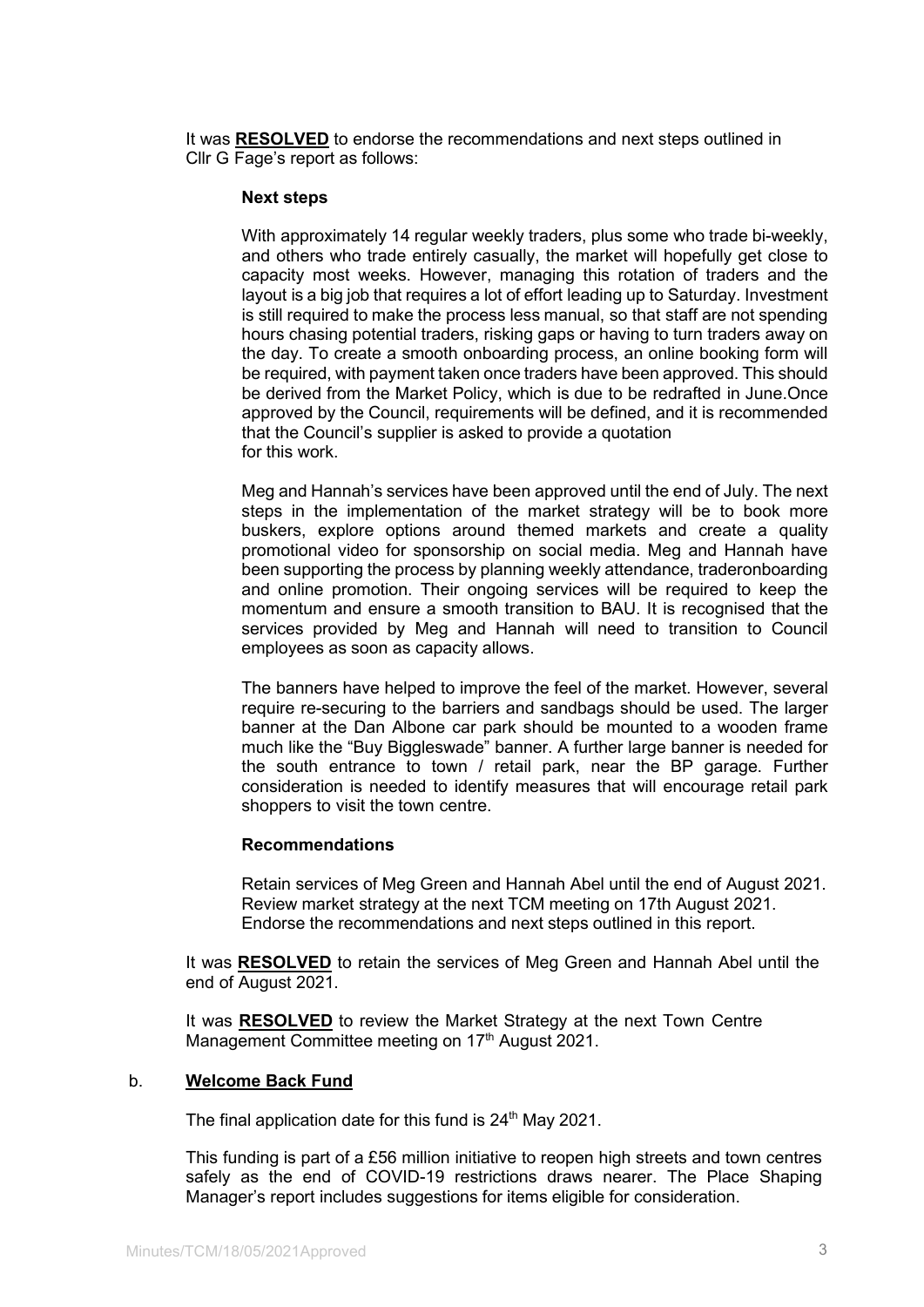Members voted on items to form part of the Welcome Back Fund application:

| Seasonal food festival                    | <b>APPROVED</b>     |
|-------------------------------------------|---------------------|
| <b>Totally Locally/Street Ambassador</b>  | <b>NOT APPROVED</b> |
| <b>Market Place lighting</b>              | <b>APPROVED</b>     |
| <b>Hand Sanitiser Stations</b>            | <b>NOT APPROVED</b> |
| <b>Hand Sanitiser Consumables</b>         | <b>NOT APPROVED</b> |
| <b>Community Toilet Scheme</b>            | <b>NOT APPROVED</b> |
| Lamp Column drop-down signage             | <b>NOT APPROVED</b> |
| Gazebos                                   | <b>APPROVED</b>     |
| Phone App                                 | <b>NOT APPROVED</b> |
| <b>Planters</b>                           | <b>APPROVED</b>     |
| <b>Footfall Monitoring</b>                | <b>APPROVED</b>     |
| <b>Street Entertainers</b>                | <b>APPROVED</b>     |
| Enhancing the Christmas offer             | <b>APPROVED</b>     |
| Sunday Activities - face painting, Sunday | <b>APPROVED</b>     |
| market                                    |                     |
| Temporary barriers for the market         | <b>APPROVED</b>     |

It was **RESOLVED** that the Place Shaping Manager with draw up an application based on the items approved in the table above, with discussions to be held between the Town Clerk & Chief Executive, Place Shaping Manager and Chairman of the Town Centre Management Committee to confirm the Council's application form.

It was suggested that the Community Toilet Scheme to be deferred to a later Town Centre Management meeting.

## c. **Union Flag**

It was **RESOLVED** to fly the Union Flag every day.

It was **RESOLVED** the Council's Flag Flying Policy be reviewed by Officers to ensure it is in line with this new requirement, as well as the permissions to fly additional flags.

It was **RESOLVED** that Officers will confirm that Planning consent has been completed by Central Bedfordshire Council.

It was **AGREED** that new flags/ensigns be purchased to replace current aged flags.

#### d. **Community Asset Grant Scheme**

This is a capital match funding scheme offered to encourage Councils to invest in their Community offer. Officers will be submitting reports for a number of projects that could benefit from these funds, for example, renovations and enhancements to the Council's play areas. Jonathan Woolley, Deputy Public Realm Manager, has been investigating other local Councils' offers and has a number of ideas that will be presented to the Council.

It was **RESOLVED** to defer this item for review by the PLOS Committee Meeting at the next meeting of 8 June 2021.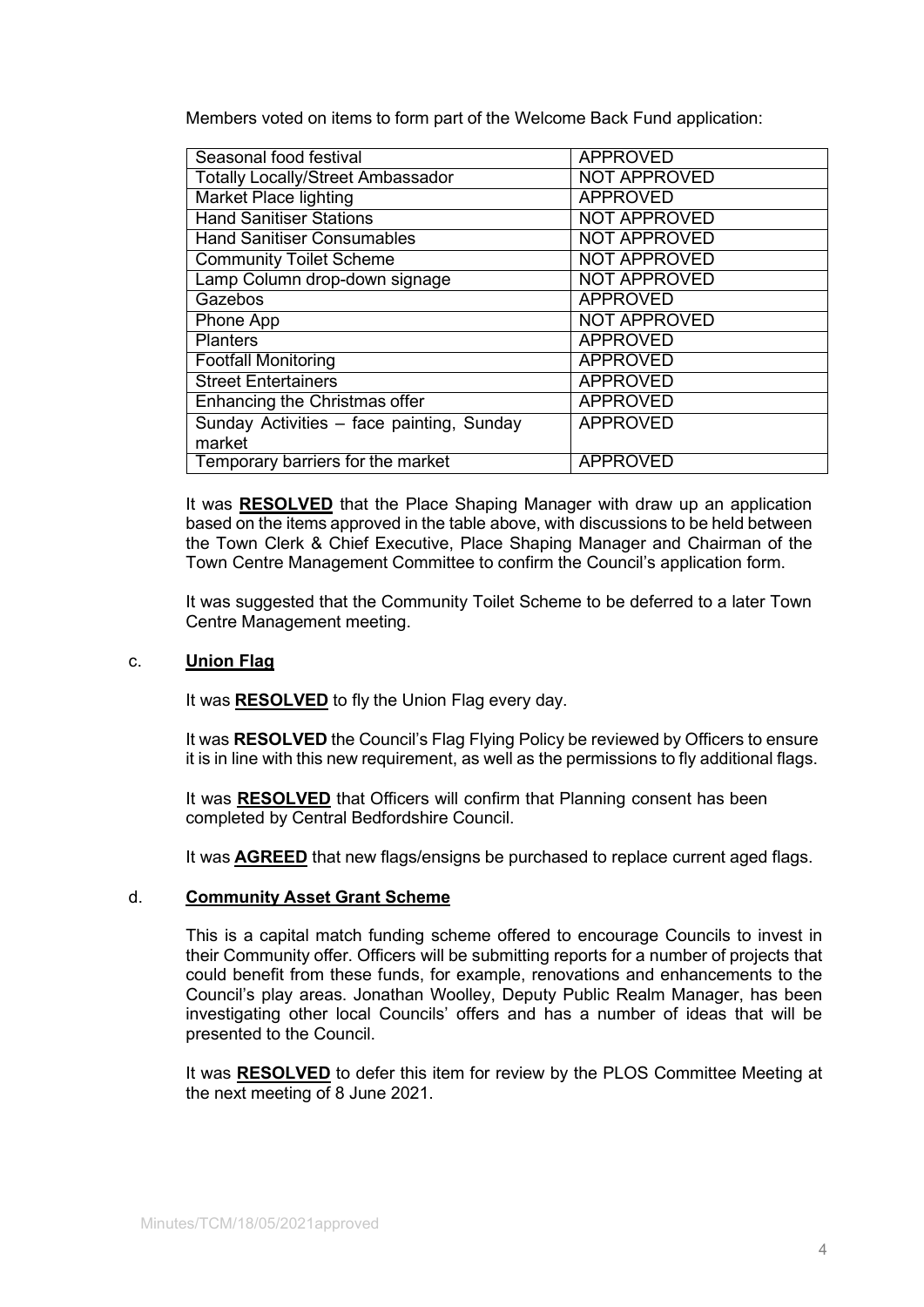# **8. ITEMS FOR INFORMATION**

#### a. **Harris' Fun Fair**

Cllr Russell and the Town Clerk & Chief Executive met with Harris' Fun Fair representatives and it was agreed that this could run for one week in the second half of June 2021 (COVID regulations permitting).

#### b. **Transport Interchange**

The Town Clerk & Chief Executive updated Members on progress of the Transportation Interchange issue. Recently Cllrs Russell and G Fage and the Town Clerk & Chief Executive from Biggleswade Town Council met with Paul Mason (Head of Highways) and Kate MacFarlane (Assistant Director, Business & Investment) from Central Bedfordshire Council. Suggestions were made concerning some of the proposed bus layovers (current proposals include Station Road, Teal Road, Church Road, Hill Lane and London Road), not all of which were considered suitable. Central Bedfordshire Council agreed to return with alternative plans.

Cllr Russell updated Members further on a meeting with Network Rail on 10 May 2021. Network Rail are in the process of appointing contractors to do drawings for bridge building and lift installation. GTR are proposing installation of toilets where the current bike rack is. However, it was revealed these will only be for disabled people in possession of RADAR keys and not for the general public. Cllr Bond added that Network Rail were reminded there are existing toilets on the station that have been unused for a number of years because the sewage lines pass under the railway lines.

It is widely acknowledged that Network Rail's reluctance to part with any other land, even though there is additional land near the station that is not in use, has caused the need for further revisions of the Interchange plans by Central Bedfordshire Council. Network Rail claims there are services that pass under the pocket of land inquestion which need to be accessed.

The land currently under consideration for the Transportation Interchange is owned by GTR and Central Bedfordshire Council will lease this from them.

## c. **Century House**

Central Bedfordshire Council have commissioned Cornerstone Property Assets Limited to conduct a report to look at the potential options around Century House. It is likely this report will be issued mid-July 2021. The Town Clerk & Chief Executive has approached Central Bedfordshire Council to request a copy of this report for the Town Council's review.

#### d. **Town Centre Benches**

The Town Clerk & Chief Executive advised Members that almost all of the Town Centre benches have been refurbished and replaced. Three benches are missing and are presumed to have been removed by a Central Bedfordshire Council contractor during the recent decluttering exercise of street furniture and signage in the Town Centre.

Central Bedfordshire Council have agreed to fund the replacement of those missing benches, with Biggleswade Town Council responsible for sourcing the closest match to the style of the Town Centre benches.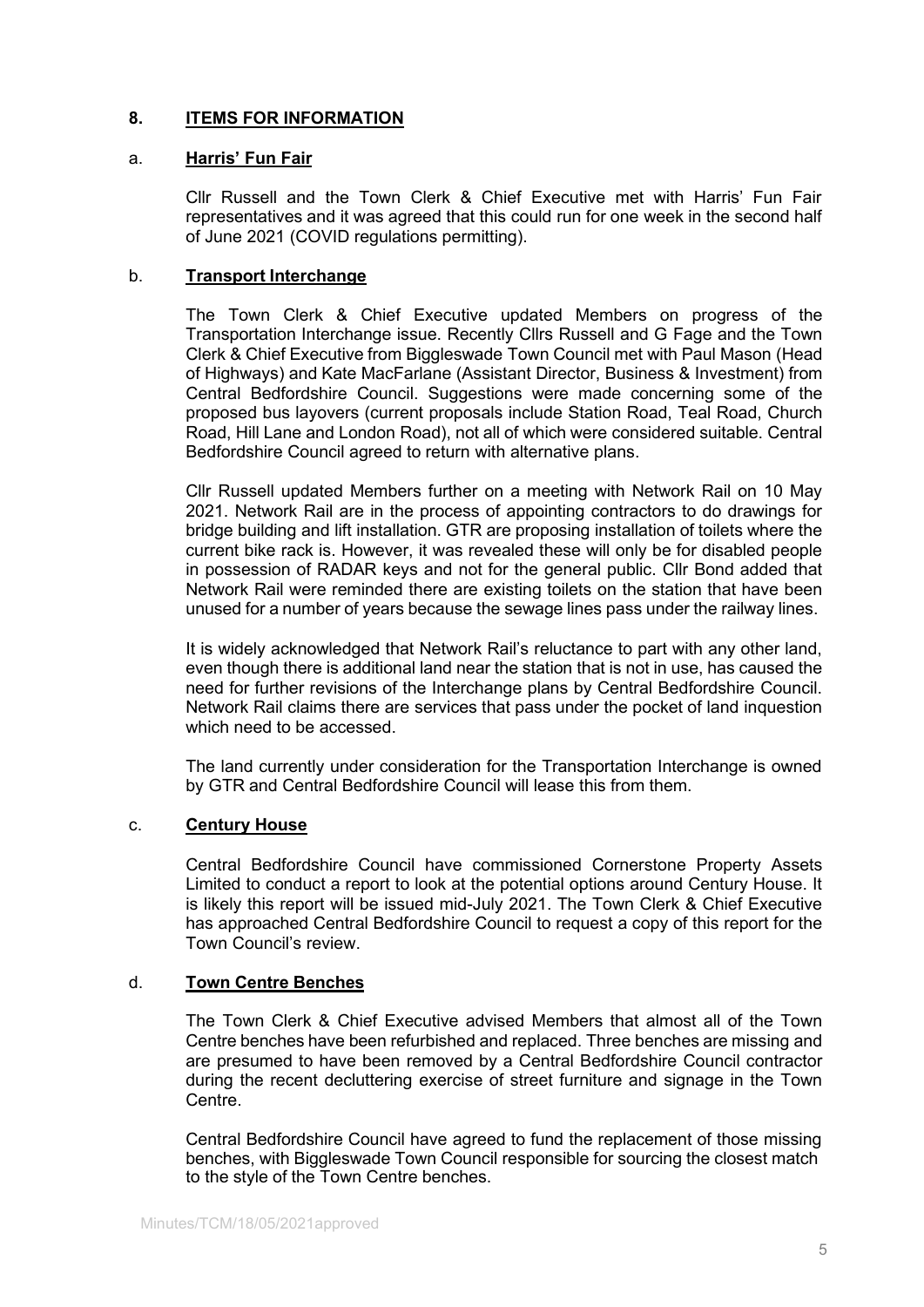## e. **Hanging Baskets & Memorial Area**

The hanging baskets will be delivered and installed to the Town Centre at the end of this week. Cllr Russell and the Deputy Public Realm Manager are discussing potential planting of colourful plants near the War Memorial.

The Deputy Public Realm Manager informed Members that the planter at the South entrance to town, has been re-shaped into a slanting planter. He has also ordered a number of red and blue coloured plants to mirror the Town Council emblem.

Cllr Woodhead suggested providing remedial works to names on the North face of the War Memorial in advance of the next Remembrance Day event in November 2021.

#### f. **Footfall Monitoring – High Streets Task Force**

The Place Shaping Manager updated Members. This scheme is offered by The High Streets Task Force for Local Authorities, place managers, businesses and civic groups in England to help monitor the performance and recovery of High Streets from the economic impact of COVID-19.

The Place Shaping Manager registered the Town Council's interest in an electronic footfall counter on 23 April 2021 and is awaiting notice of the outcome of the application. The Place Shaping Manager will circulate this information to Members as soon as he has this.

Members requested further details on exactly how the system will work once the outcome of the application is known.

## g. **Summer Events Schedule**

There is a working group meeting on 24th May 2021 to discuss ideas for Town Centre events. Street Food Heroes are scheduled to return to the Town Centre on the first Friday of July 2021, to be hosted monthly going forward. This will be advertised on the Town Council's website once Street Food Heroes have confirmed its plans to ensure COVID regulations are adhered to.

Seasons Fruit & Veg store are planning barbeque events on 9th and 11th June which are sold out. They are also looking at the possibility of providing a cinema screen event on the Square to entice people into Town Centre. Cllr Russell cautioned that the Town Council needs to ensure events are properly licenced, risk assessed,

insured and approved through Central Bedfordshire Council (Safety Advisory Group).

Cllr Pullinger said the Website Working Group had suggested having an "events" page and all events could be added to that page.

## **9. PUBLIC OPEN SESSION**

To adjourn for a period of up to 15 minutes to allow members of the public to put questions or to address the Council, through the Chairman, in respect of any other business of the Town Council.

None.